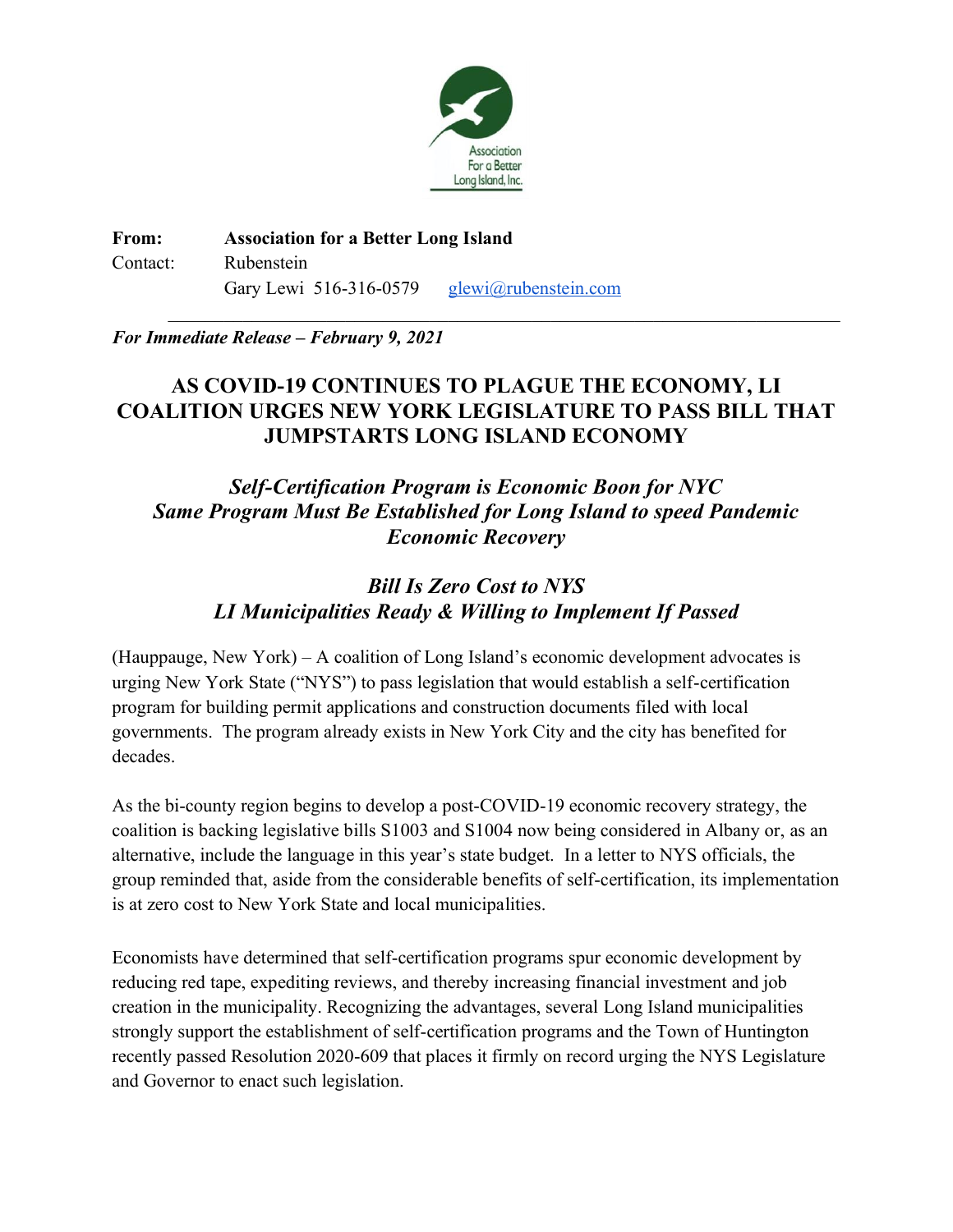"Self-certification is a win-win for Long Island. It creates jobs and economic activity and saves local municipal resources that can be dedicated to far more pressing matters. There is no reason why Long Island shouldn't have the same economic development advantage as New York City which has been permitting self-certification since 1995," said **Kyle Strober, Executive Director, Association for a Better Long Island**.

**Supervisor Chad A. Lupinacci, Town of Huntington,ark** stated, "In December, the Town of Huntington urged New York State to give the Town the option to accept construction documents based upon their certification by a New York State-licensed architect or professional engineer, which, if implemented, would reduce operating expenses and improve efficiency in the building permit approval process."

"Allowing local governments to implement a professional self-certification program would increase private investment and create new jobs while expediting municipal reviews for landlords and tenants, and thus we support state legislation that authorizes this for Long Island," said **Kevin Law, CEO & President, Long Island Association**.

"It is clear to all concerned that it is essential that our municipalities make their building permit process more efficient during these very difficult times so that millions of dollars in private investment can be made all across Long Island, thus putting more of our citizens back to work. This legislation would allow each municipality to do so after they have already approved the construction of the project through its entire review process. It has worked extremely well in NYC and there is no reason why it cannot work in all parts of New York State," said **Mitchell H. Pally, Chief Executive Officer, Long Island Builders Institute**.

"In December 2020, I sponsored a resolution urging the NYS Legislature and Governor to enact legislation put forth by Senator Gaughran that will allow self-certification. When enacted it will be a safe, cost-saving, and more efficient process improving the quality of services to the public," stated **Councilman Mark Cuthbertson, Town of Huntington.**

The legislation would allow the issuance of a permit based upon a certification by a registered architect or engineer licensed in NYS and that the application meets fire prevention and building codes. The program would reduce the backlog of applications the Long Island development community is facing where, as a result of COVID-19, some building departments have backlogs over 100 days. For the local municipalities to move forward in establishing a self-certification program, it requires the State Legislature and the Governor to grant them the authority.

"In this era of a painful pandemic-induced recession Long Island should be given every tool to rebuild its economy. This legislation would allow significant progress in achieving that goal," concluded Strober.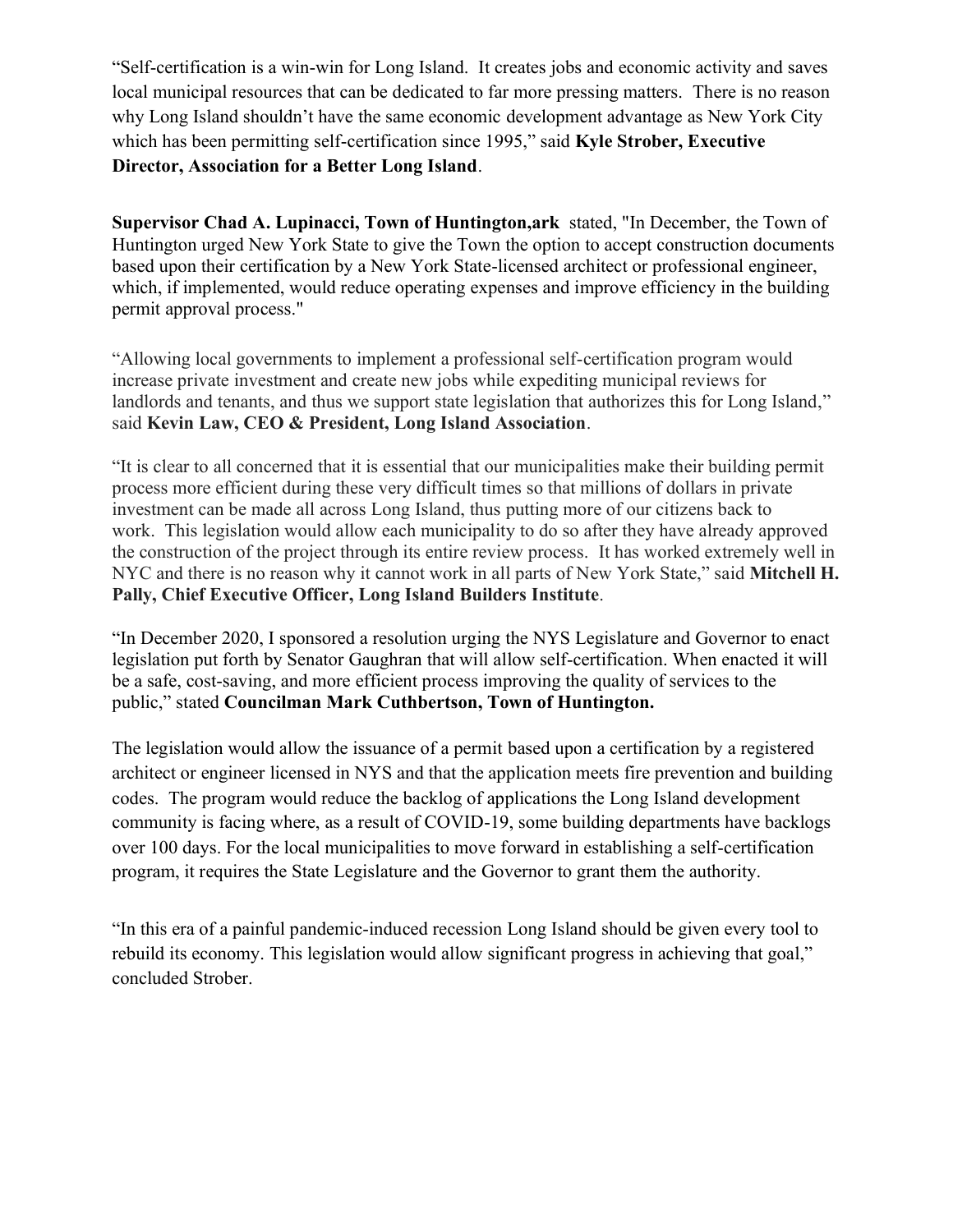





Hon. James Gaughran, Chairman NYS Senate Local Government Committee LOB Room 848 Albany, NY 12247

#### **Re: NYS S1003 & S1004 - Self Certification**

Dear Chairman Gaughran:

On behalf of the Association for a Better Long Island, Long Island Association and Long Island Builders Institute, the leading advocates of the region's economic development community, we write in support of NYS S1003 & S1004 bills, that would establish a self-certification program for building permit applications and construction documents filed with local governments.

COVID-19 has had a significant impact on our region's economy, affecting small to large businesses, and has posed a threat to the safety and public health on Long Island. The economic impact of COVID19 is yet to be fully known. Taking the necessary steps to facilitate a speedy post pandemic recovery will be vital to our region's economic viability.

Self-certification programs will be instrumental in our economic recovery. In existence in New York City (since 1995), self-certification programs are used to make the permitting process more efficient for projects, save municipal resources and applicant time, as well as generate increased municipal revenue. As a result, the program spurs economic development by increasing investment in the municipality, creating jobs and economic activity. Several Long Island municipalities strongly support the establishment of self-certification programs. In fact, the Town of Huntington recently passed Resolution 2020-609 that urges the NYS legislature and Governor to enact such legislation.

In these unprecedented times where revenue shortfalls are widespread and employment remains at seven percent, a self-certification program could be critical in the region's post pandemic economic recovery. Therefore, the **Association for a Better Long Island, Long Island Association and Long Island Builders Institute fully support NYS S1003 & NYS S1004**.

Sincerely,

h St

Kyle Strober, Executive Director Kevin Law, President & CEO Mitch Pally, CEO *Association for a Better Long Island Long Island Association Long Island Builders Institute*

Love d'La

Witchell Al

cc: Hon. Andrew Cuomo, Governor Hon. Andrea Stewart-Cousins, Majority Leader, NYS Senate Hon. Carl Heastie, Speaker, NYS Assembly NYS Senate LI Delegation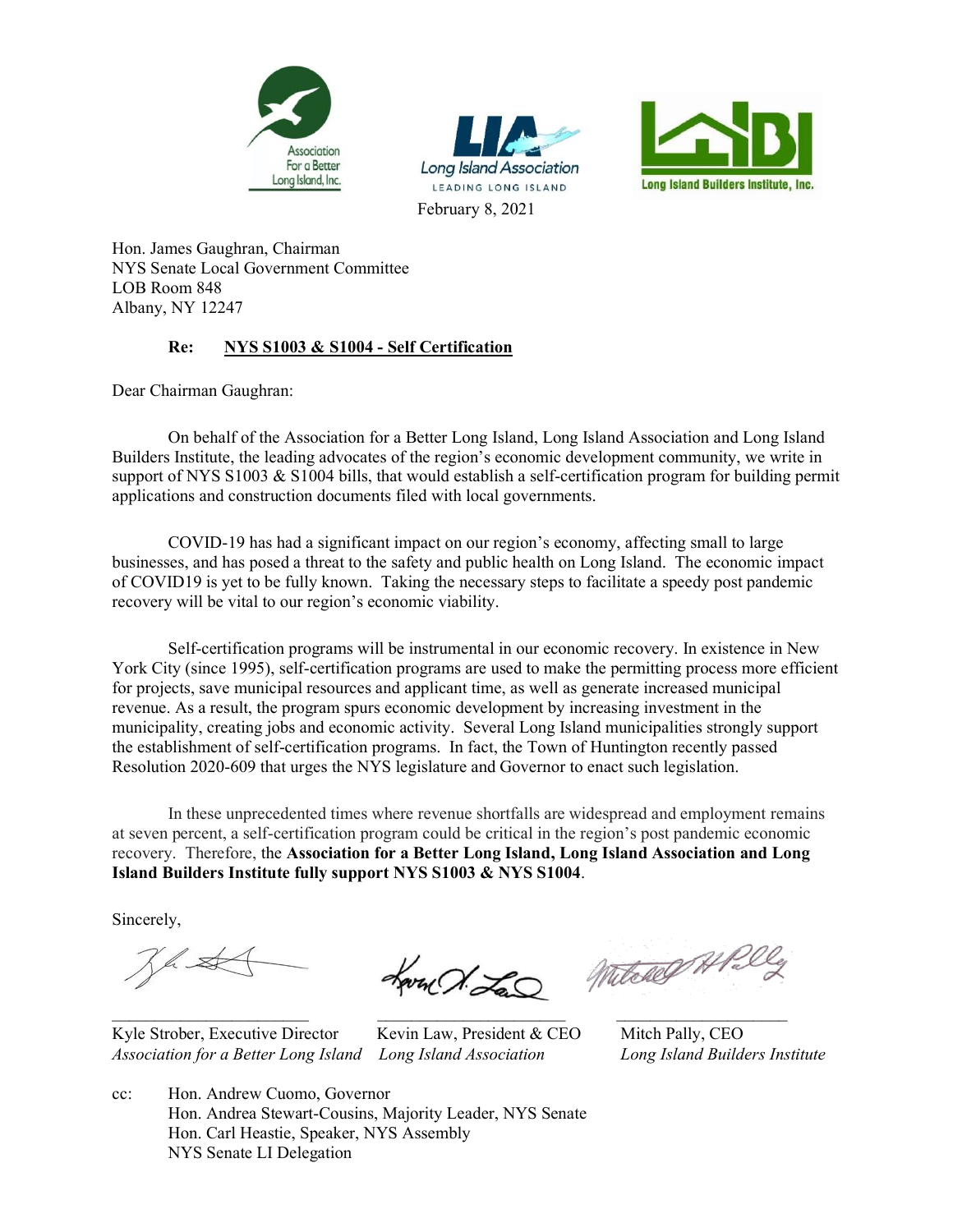### **STATE OF NEW YORK**

1003

 $\frac{1}{2}$  ,  $\frac{1}{2}$  ,  $\frac{1}{2}$  ,  $\frac{1}{2}$  ,  $\frac{1}{2}$  ,  $\frac{1}{2}$  ,  $\frac{1}{2}$  ,  $\frac{1}{2}$  ,  $\frac{1}{2}$  ,  $\frac{1}{2}$  ,  $\frac{1}{2}$  ,  $\frac{1}{2}$  ,  $\frac{1}{2}$  ,  $\frac{1}{2}$  ,  $\frac{1}{2}$  ,  $\frac{1}{2}$  ,  $\frac{1}{2}$  ,  $\frac{1}{2}$  ,  $\frac{1$ 

2021-2022 Regular Sessions

#### **IN SENATE**

#### **(Prefiled)**

January 6, 2021

Introduced by Sen. GAUGHRAN -- read twice and ordered printed, and when printed to be committed to the Committee on Local Government

 AN ACT to amend the general municipal law, in relation to building permits

 **The People of the State of New York, represented in Senate and Assem bly, do enact as follows:**

 1 Section 1. Section 125 of the general municipal law, as added by chap- 2 ter 439 of the laws of 1998, is amended to read as follows:

 3 § 125. Issuance of building permits. **1.** No city, town or village shall 4 issue a building permit without obtaining from the permit applicant 5 either:

 6 [**1.**] **(a)** proof duly subscribed that workers' compensation insurance 7 and disability benefits coverage issued by an insurance carrier in a 8 form satisfactory to the chair of the workers' compensation board as 9 provided for in section fifty-seven of the workers' compensation law is 10 effective; or

 11 [**2.**] **(b)** an affidavit that such permit applicant has not engaged an 12 employer or any employees as those terms are defined in section two of 13 the workers' compensation law to perform work relating to such building 14 permit.

**2. Notwithstanding any law, rule or regulation to the contrary a city, town or village may establish a program whereby a building permit may be issued based upon a certification by a registered architect licensed to practice in the state of New York or a professional engineer licensed to practice in the state of New York that the intended work as set forth in the building permit application meets the requirements of the Uniform Fire Prevention and Building Code. Such program shall include a require- ment for a random audit of applications for a building permit to ensure compliance.**

24 § 2. This act shall take effect immediately.

 $\mathcal{L}_\text{max}$  and  $\mathcal{L}_\text{max}$  are the set of the set of the set of the set of the set of the set of the set of the set of the set of the set of the set of the set of the set of the set of the set of the set of the set o

 EXPLANATION--Matter in **italics** (underscored) is new; matter in brackets  $[-]$  is old law to be omitted.

LBD03826-01-1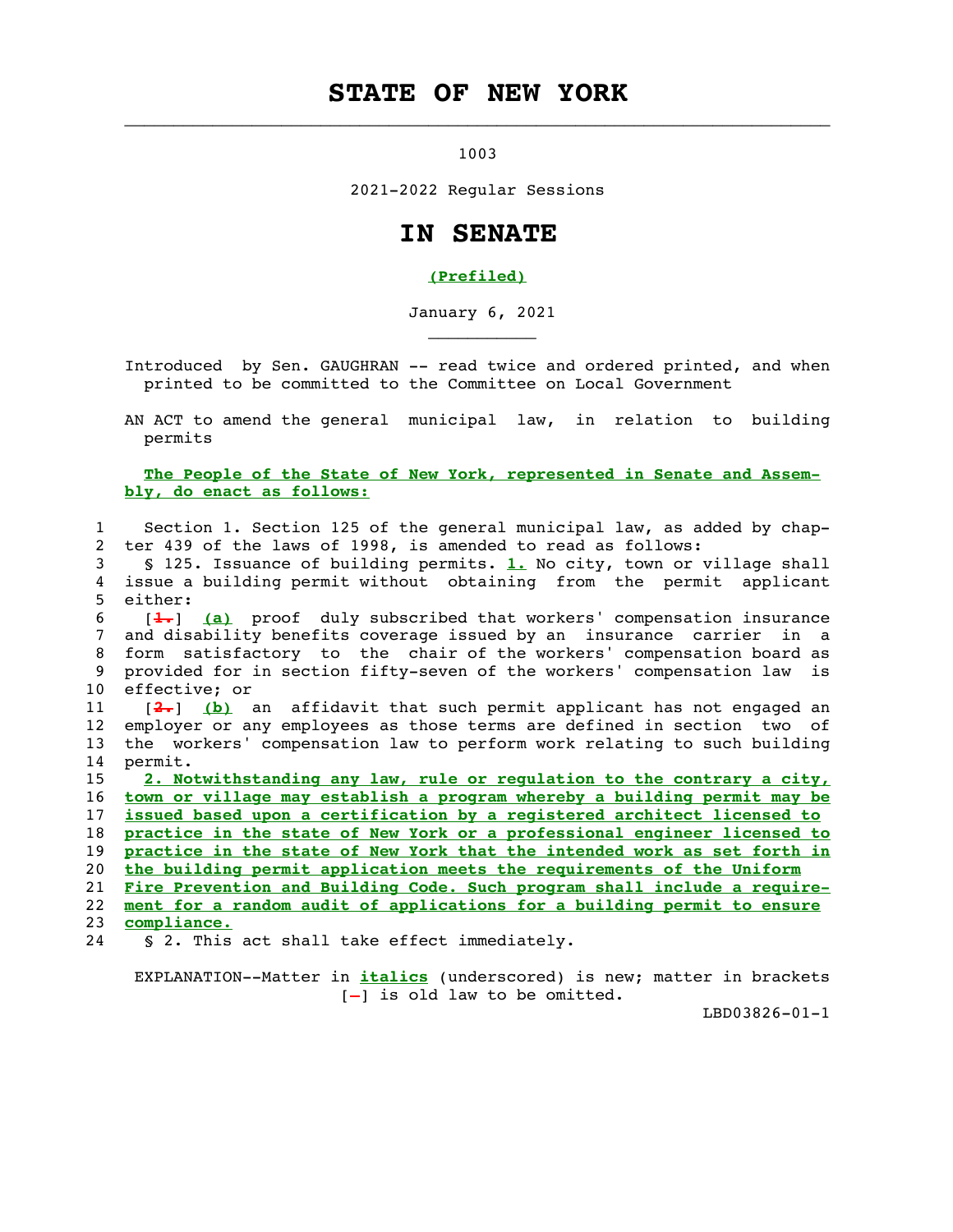### **STATE OF NEW YORK**

1004

 $\frac{1}{2}$  ,  $\frac{1}{2}$  ,  $\frac{1}{2}$  ,  $\frac{1}{2}$  ,  $\frac{1}{2}$  ,  $\frac{1}{2}$  ,  $\frac{1}{2}$  ,  $\frac{1}{2}$  ,  $\frac{1}{2}$  ,  $\frac{1}{2}$  ,  $\frac{1}{2}$  ,  $\frac{1}{2}$  ,  $\frac{1}{2}$  ,  $\frac{1}{2}$  ,  $\frac{1}{2}$  ,  $\frac{1}{2}$  ,  $\frac{1}{2}$  ,  $\frac{1}{2}$  ,  $\frac{1$ 

 $\mathcal{L}_\text{max}$  and  $\mathcal{L}_\text{max}$  are the set of the set of the set of the set of the set of the set of the set of the set of the set of the set of the set of the set of the set of the set of the set of the set of the set o

2021-2022 Regular Sessions

#### **IN SENATE**

#### **(Prefiled)**

January 6, 2021

- Introduced by Sen. GAUGHRAN -- read twice and ordered printed, and when printed to be committed to the Committee on Housing, Construction and Community Development
- AN ACT to amend the executive law, in relation to acceptance by a munic ipal building department of professional certification of compliance with the New York state uniform fire prevention and building code and the New York state energy conservation construction code

 **The People of the State of New York, represented in Senate and Assem bly, do enact as follows:**

 1 Section 1. Paragraphs h and i of subdivision 1 of section 381 of the 2 executive law, as added by chapter 560 of the laws of 2010, are amended 3 and a new paragraph j is added to read as follows: 4 h. minimum basic training and in-service training requirements for 5 personnel charged with administration and enforcement of the state ener- 6 gy conservation construction code; [**and**] 7 i. standards and procedures for measuring the rate of compliance with 8 the state energy conservation construction code, and provisions requir- 9 ing that such rate of compliance be measured on an annual basis[**.**]**; and** 10 **j. establish a program where a municipal department of buildings may** 11 **accept construction documents required to be filed in relation to code** 12 **compliance prior to issuance of a certificate of occupancy with less** 13 **than full examination by the municipal department of buildings based on** 14 **a professional certification of an application who is an architect or** 15 **engineer registered with the New York state department of education and** 16 **such applicant provides evidence of insurance coverage with required** 17 **limits. Such program shall include a requirement that the municipal** 18 **department of buildings shall audit such submissions on a random basis.** 19 **For purposes of such program and the code, the acceptance of** 20 **construction documents, in accordance with this program shall have the** 21 **same force and effect as the approval of construction documents after**

 EXPLANATION--Matter in **italics** (underscored) is new; matter in brackets  $[-]$  is old law to be omitted.

LBD03827-01-1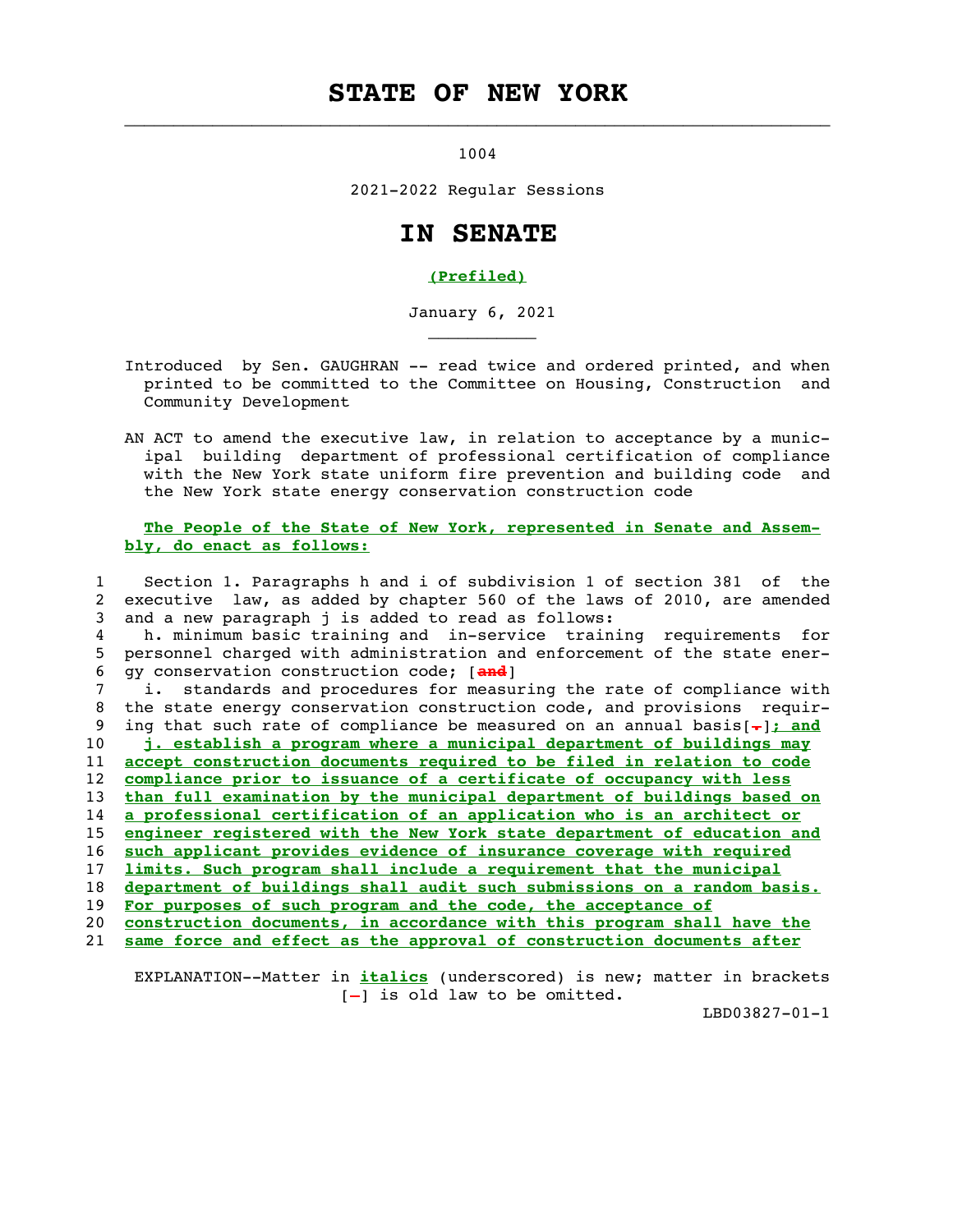S. 1004 2

|  | full examination by a municipal department of buildings. Participation |  |  |  |  |
|--|------------------------------------------------------------------------|--|--|--|--|
|  |                                                                        |  |  |  |  |
|  |                                                                        |  |  |  |  |

- 2 **in such program shall be at the option of the municipality. The secre-**
- 3 **tary shall promulgate any rules and regulations deemed necessary to** 4 **carry into effect the provisions of this paragraph.**

 <sup>5 § 2.</sup> This act shall take effect on the one hundred twentieth day after 6 it shall have become a law.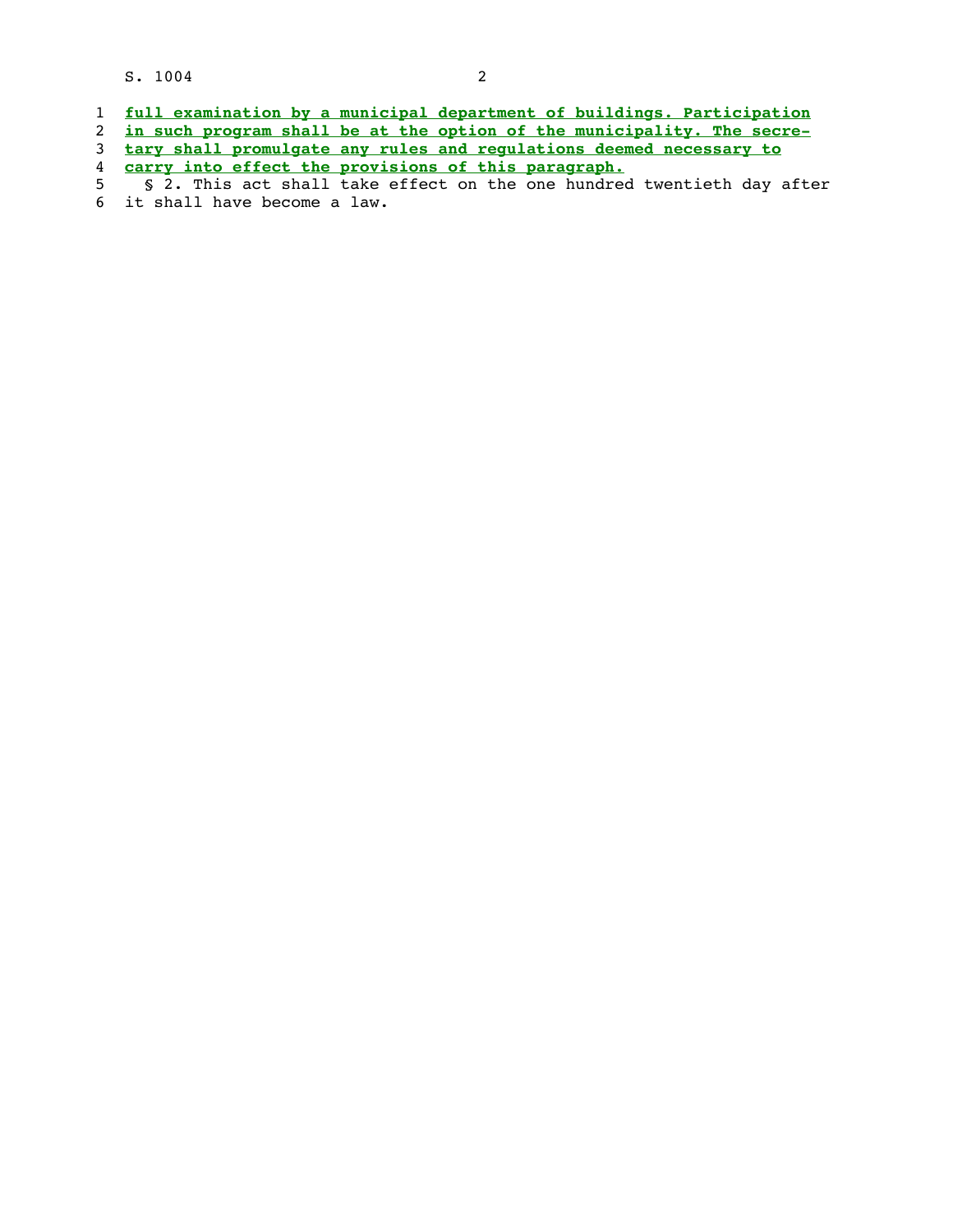# 2020-609

RESOLUTION URGING THE NEW YORK STATE LEGISLATURE AND GOVERNOR TO ENACT PROPOSED LEGISLATION REGARDING BUILDING PERMIT APPLICATIONS AND CONSTRUCTION DOCUMENTS FILED WITH **LOCAL GOVERNMENTS** 

Resolution for Town Board Meeting Dated: December 15, 2020

# The following resolution was offered by: COUNCILMAN CUTHBERTSON **COUNCILMAN COOK**

and seconded by: SUPERVISOR LUPINACCI

WHEREAS, one of the Town's core functions is the administration and enforcement of the New York State Uniform Fire Prevention and Building Code ("the Uniform Code"); and

WHEREAS, State Senator James Gaughran has recently introduced a pair of bills which, if enacted, would assist the Town in carrying out this mission; and

WHEREAS, bill S9108 would amend section 125 of the General Municipal Law to allow a city, town, or village to establish a program to issue building permits based upon the certification of a New York State licensed registered architect or professional engineer that the proposed work meets the requirements of the Uniform Code, with such program further to contain a random audit of applications to ensure compliance; and

WHEREAS, bill S9109 would amend section 381 of the Executive Law and authorize a program whereby a municipal building department, at its option, might accept required construction filings based on the certification of a New York State licensed registered architect or professional engineer, as if fully-examined by the municipal building department, with such program further to require adequate proof of insurance and a random audit of submissions to ensure compliance, said program to be pursuant to any necessary rules and regulations promulgated by the New York State Secretary of State; and

WHEREAS, the proposed legislation, and program established thereunder, would provide benefits to the taxpayers and the public, by reducing the Town's administrative costs of reviewing certain building permit applications, and allowing safe projects to be processed more efficiently; and

WHEREAS, urging the State Legislature and Governor to enact legislation is not an action as defined by SEQRA, 6 NYCRR Section 617.2(b), and therefore no further SEQRA review is required.

#### NOW, THEREFORE,

THE TOWN BOARD URGES the New York State Legislature and Governor to enact legislation amending section 125 of the General Municipal Law, as set forth in bill S9108, to allow a city, town, or village to establish a program to issue building permits based upon the certification of a New York State licensed registered architect or